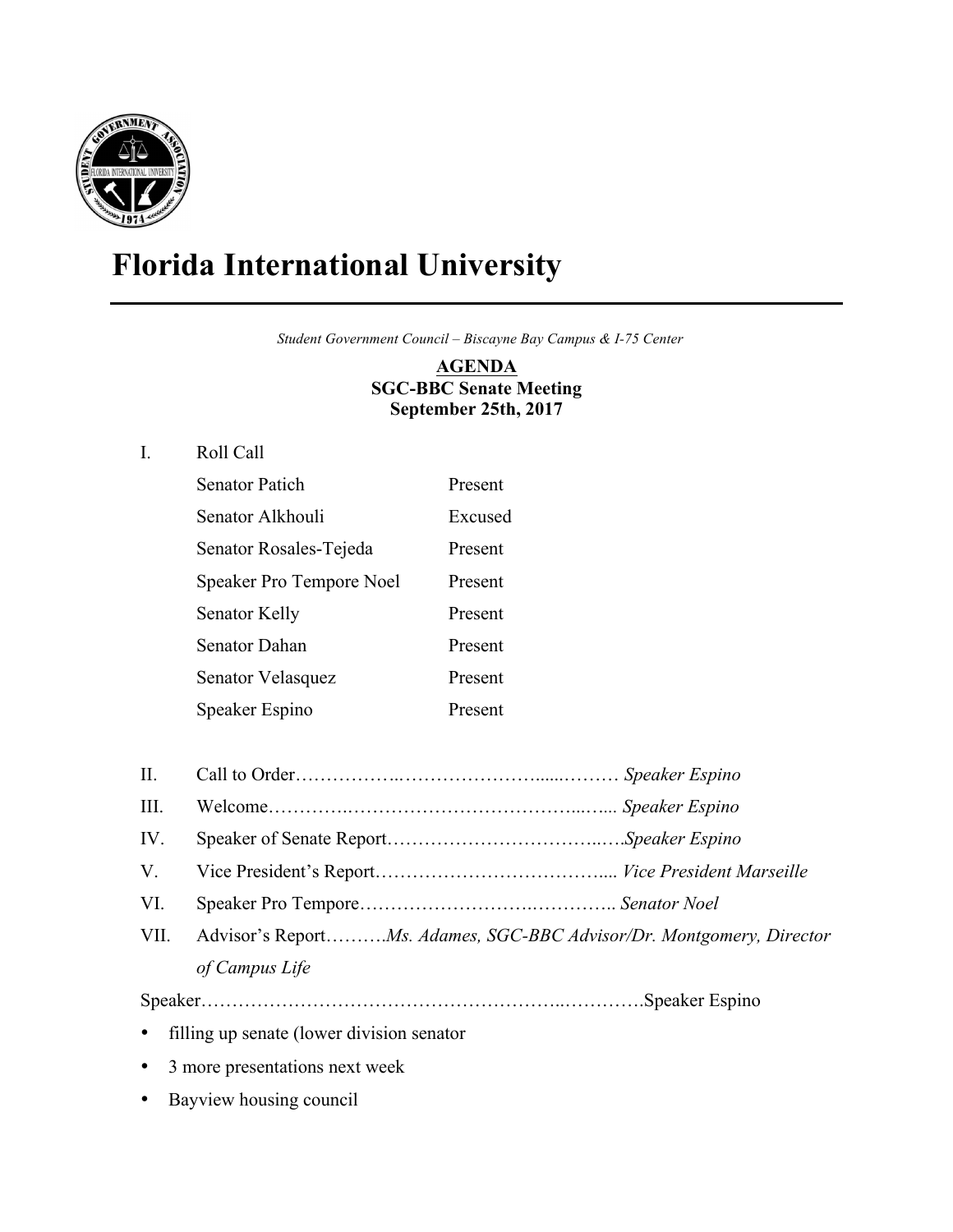|                                                                   | Look into chair positions                                          |
|-------------------------------------------------------------------|--------------------------------------------------------------------|
|                                                                   |                                                                    |
| ٠                                                                 | meeting with individuals for senate                                |
| ٠                                                                 | Encouraged senators to apply for a chair position                  |
|                                                                   |                                                                    |
| $\bullet$                                                         | bingo groceries postponed                                          |
| ٠                                                                 | Show support                                                       |
| ٠                                                                 | Spoke to BSU for current events                                    |
|                                                                   |                                                                    |
| ٠                                                                 | Join and need members                                              |
|                                                                   |                                                                    |
| ٠                                                                 | Turn and apply for FASFA                                           |
| $\bullet$                                                         | Fall retreat Oct. 6 on Friday $9 - 3$                              |
| ٠                                                                 | Day at the Bay Oct $14th$                                          |
| ٠                                                                 | New front desk person to take minutes                              |
|                                                                   |                                                                    |
| VIII.                                                             | Old Business                                                       |
| Table Approval of Minutes for Special Session (August 28th, 2017) |                                                                    |
| Senator Kelly moves to table                                      |                                                                    |
|                                                                   | Senator Patichi seconds                                            |
|                                                                   | Unanimous                                                          |
|                                                                   |                                                                    |
|                                                                   | Vice President Marseille presenting Emoluments of 2017-2018        |
|                                                                   | Stated the changes of different positions                          |
|                                                                   | Second Reading of SGA Updated Statutes                             |
|                                                                   |                                                                    |
| IX.                                                               | <b>New Business</b>                                                |
|                                                                   | Senator Kelly moves to dissolve the current statutes for 2017<br>O |
|                                                                   | Senator Dahan seconds<br>$\circ$                                   |

o Unanimous Vote